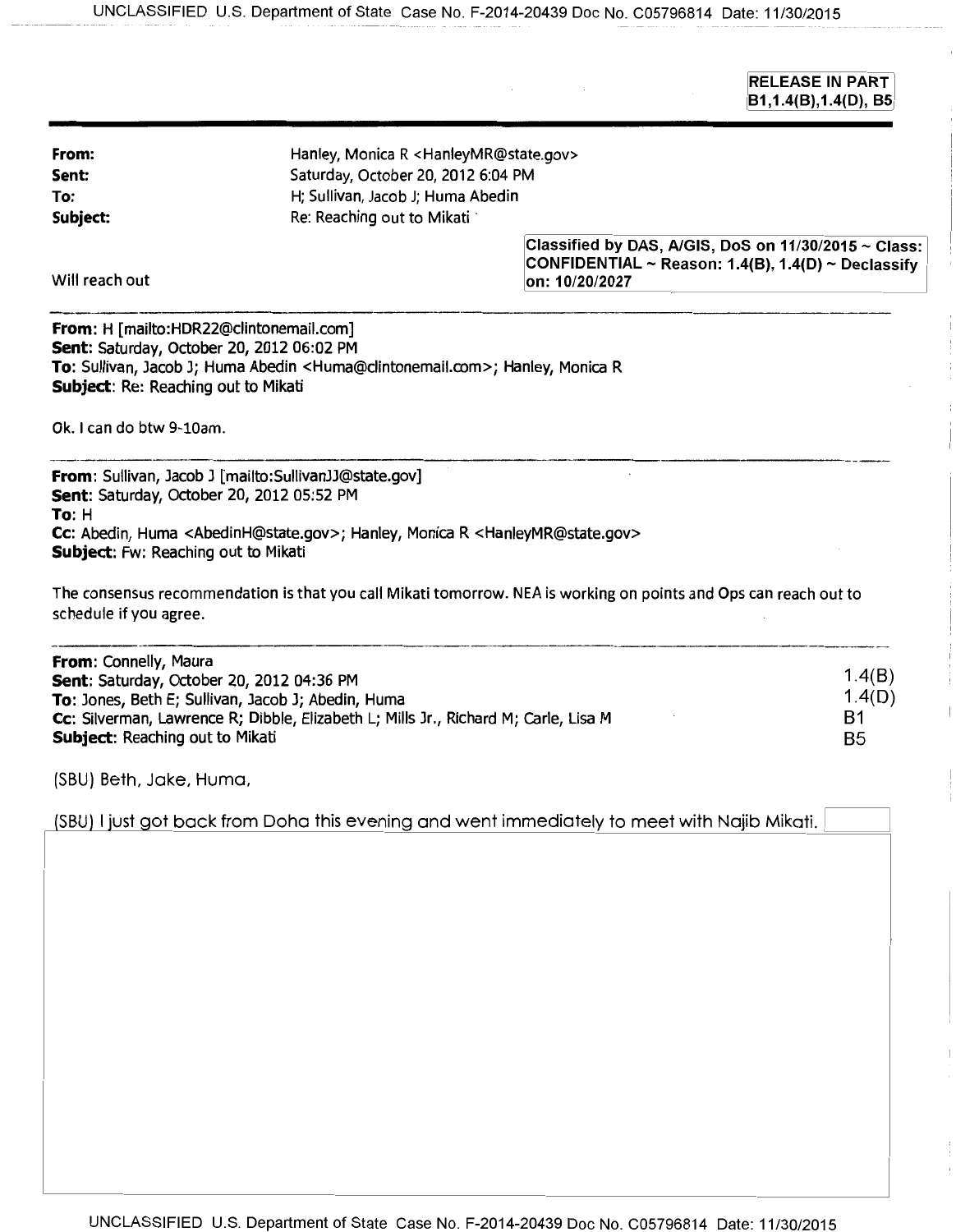$1.4(B)$ 1.4 $(D)$ **B1 B5**  $\bar{\gamma}$ (SBU) Suggested points:

÷,

 $\frac{1}{4}$ 

 $\ddot{\mathrm{t}}$ 

 $\hat{\mathbf{I}}$ 

UNCLASSIFIED U.S. Department of State Case No. F-2014-20439 Doc No. C05796814 Date: 11/30/2015

**B5**